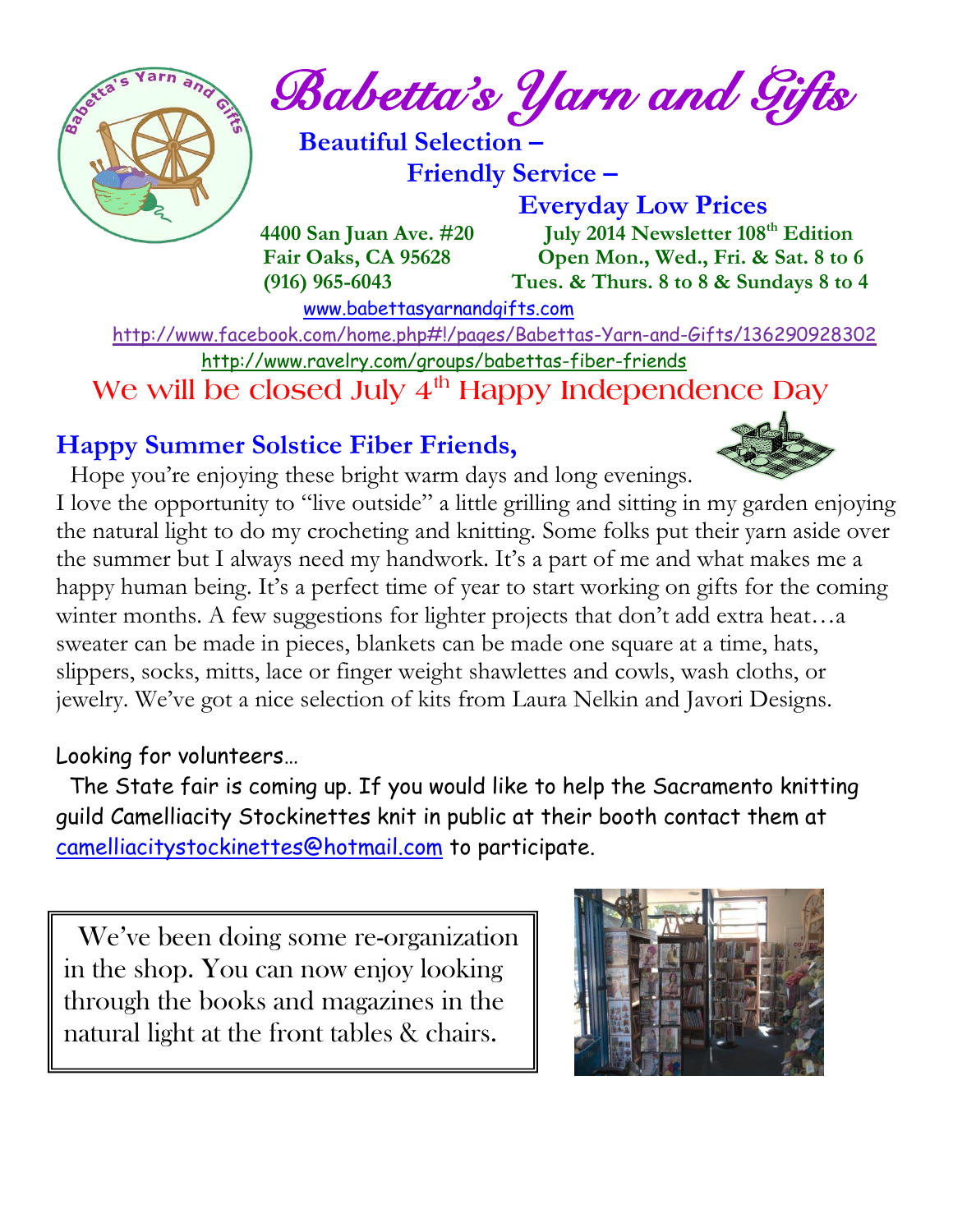### **What's new…**

Dandelion from **Madeline Tosh** Sayonara Print 100% silk from **Schulana** suggested pattern <http://www.ravelry.com/projects/goodyarma/sevencircle-2> 5 new colors of Scrumptious 4ply & Gleem Lace from **Fyberspates** New colors of **Misti Alpaca** Pima Silk Empress & Bedazzled from **TSC Artyarns** Shawl sticks, Duke Silk & Recycled sari Silk from **Himalaya Yarns Classic Elite** Villa in 9 colors & Sunny Day pattern booklet Alegria hand painted sock yarn from **Manos del Uruguay** Lots of new **NORO**-Taiyo, Taiyo Sport, Taiyo Lace, Kibou & Shiraito Toria hand dyed mohair & Kid Gloss from **Plymouth Yarns**

### **Here's a story I like to tell every year…**

July 1st 2007 Babetta's closed for 4 days and re-opened in our current spot with double the square footage on July  $5<sup>th</sup>$ . I can't believe that it's been 7 years already since the move but I'd like to note the occasion with a little celebratory sale. Because we can't keep moving to a bigger space even though there are new fibers arriving constantly we end up with lots of outdated friends that are still wonderful products but need to move on to make way for all the newest most exciting yarns.

**Starting this Saturday June 28 through Saturday July 5 we will be having a SALE of selected yarns set aside in a special area with savings from 50% to 75% off the original price. Discount sales final.**



Don't' miss the Sunny Day Trunk show in Classic Elite yarns on display until July 3rd

## **Workshop in July**



**Yarn dyeing with Gustine July 26th from 9am to 11am Hand paint your own skein of superwash worsted merino while learning about various techniques for creating your very own colorways. Registration \$55 All materials included.**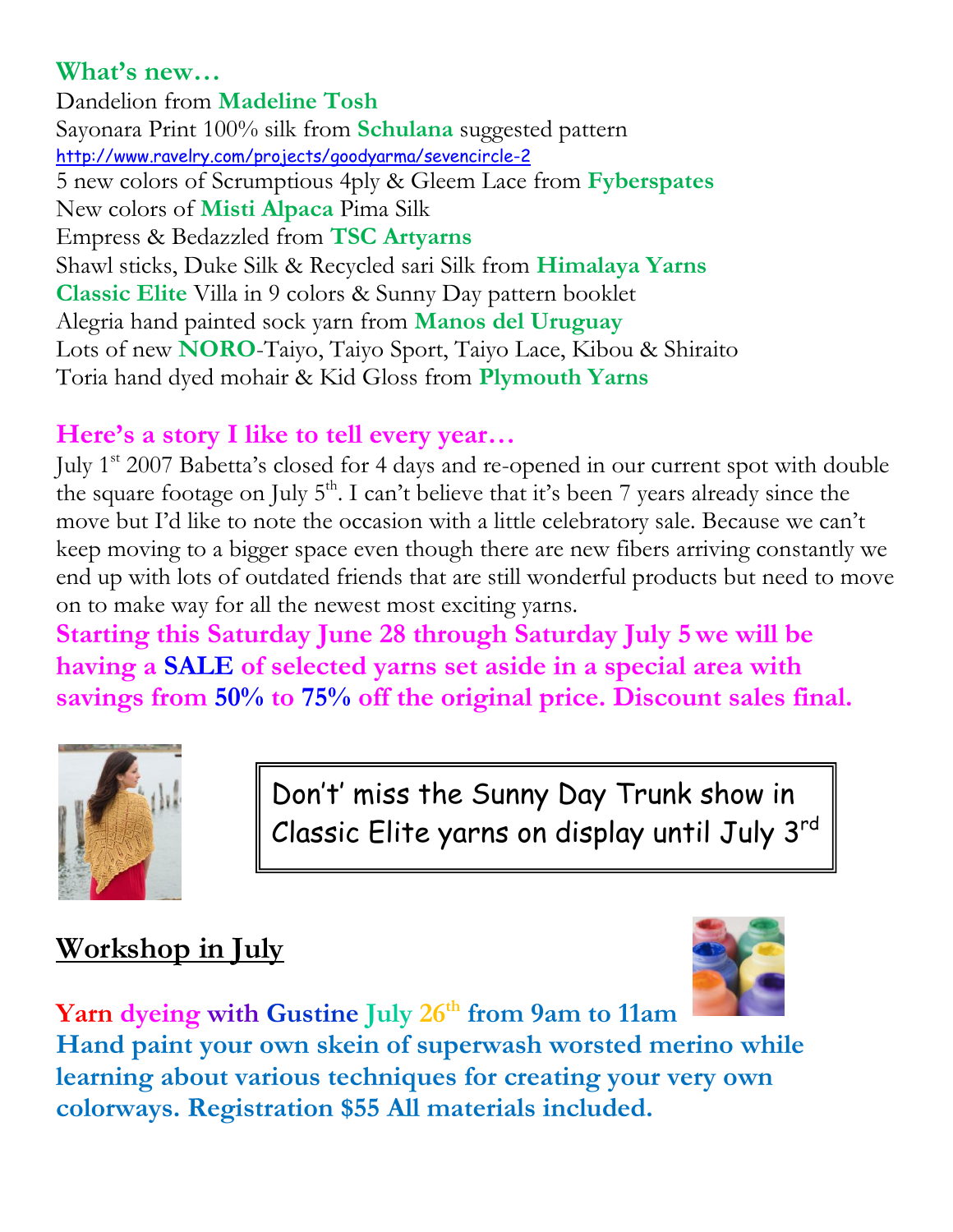## **Classes for July at Babetta's**

 *In our project classes you can learn to knit anything from scarves to socks to felted purses to lace shawls to hats to sweaters. Pick your project and join in the fun. Our knitters inspire each other to try new things by sharing ideas and showing off their latest creation. Sign up for one of our classes and you will receive a coupon for 10% off.*

 **Pre-registration is required as class sizes are limited. Please choose your dates carefully. Because of scheduling conflicts and complications, make-up classes will only be allowed under special circumstances and individual consideration.**

#### **Tuesdays July 8, 15 & 22**

Knitting Project 10am – 11:30am fee \$50 Knitting Project 6pm – 7:30pm fee \$50

**Wednesdays July 9, 16 & 23** Knitting Project 1pm – 2:30pm fee \$50 Knitting Project 3:30pm- 5pm fee \$50

**Thursday July 10, 17 & 24** Knitting Project 6pm – 7:30pm fee \$50 Knitting Project 10am – 11:30am fee \$50 **Saturdays July 12, 19 & 26** Knitting Project 4pm – 5:30pm fee \$50.

### **Charity Knitting Group**

#### **Private Lessons**

Knitting or Crochet \$20 an hour Group Knitting or Crochet Private lessons \$15 an hour per person. Spinning or weaving \$25 an hour Group rates are \$20 an hour per person. 50% deposit required when scheduling. Cancellations with less than 24 hour notice will forfeit deposit with exceptions for emergencies. Other cancellations can be transferred to rescheduled lessons or store credit.

 How would you like to do some charity knitting/crocheting with a lovely group of people? **"The Purls of Fair Oaks"** meets the second Thursday of every month from 10am to noon here at **Babetta's.** This wonderful group of knitters makes newborn hats for local hospitals as well as other local charity groups. If you'd like to come join the group there's always room for more. This month's date is July 10. If you'd like to drop off any knitted or crocheted donation items you can do that at any time and I will pass them on.

Babetta's is partnering with **Alice's Embrace** Here's the link for more info <http://www.alicesembrace.com/>  **Alice's Embrace Charity Contest**

 All of the partnering yarns shops are looking for knitters and crocheters to make items for us. The shop that has the most donated items dropped off by June 30, 2014 will put all the participant's names in a drawing for a \$50 Gift Certificate for that shop. So knit, knit, knit or crochet, crochet, crochet and get your name in the drawing one, two or maybe even three times!!

Last day to drop off items at Babetta's is June 30.

*Free pattern for July 2014 originally published February 2012*